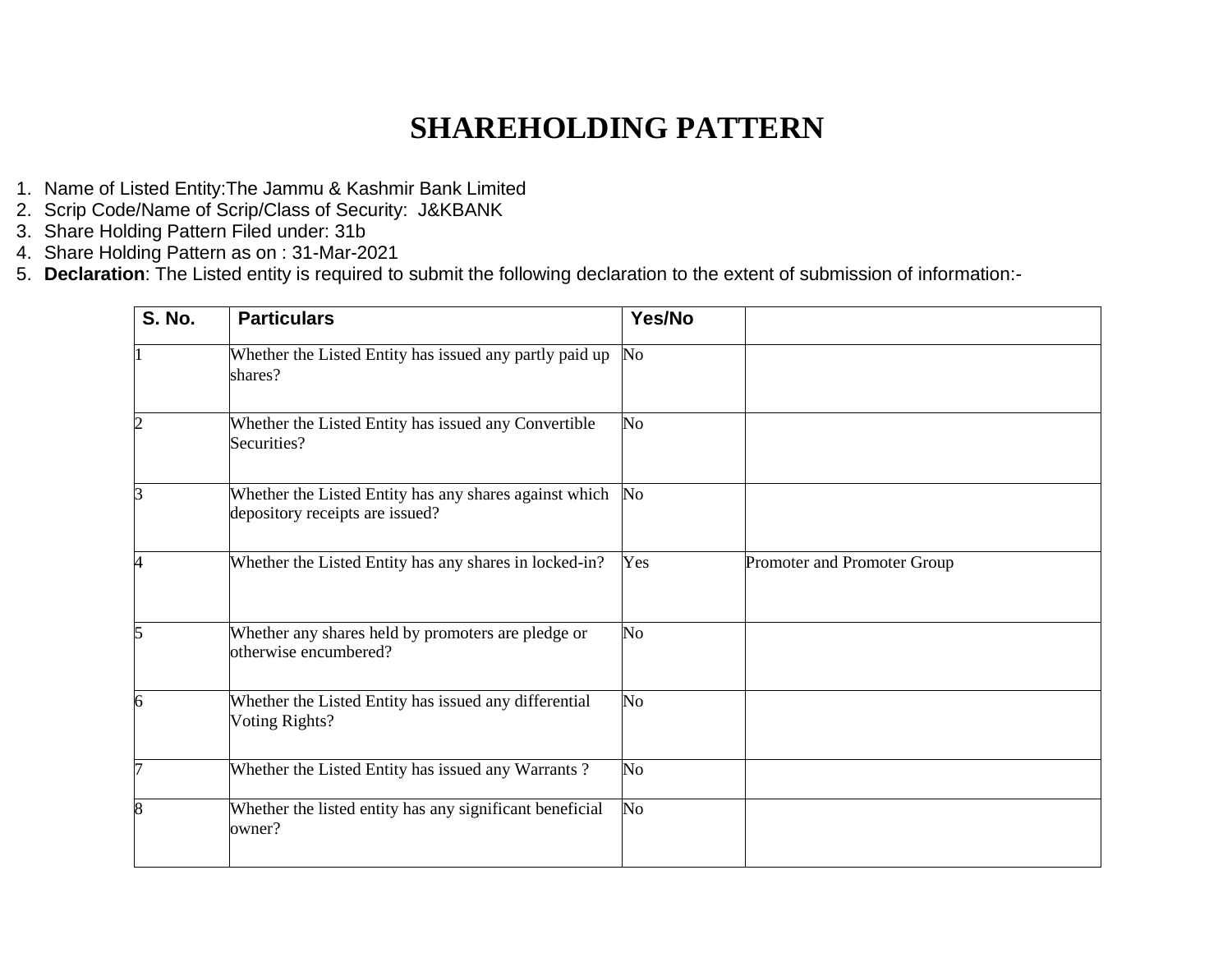| Catego<br>ry (l) | Category of<br>shareholder<br>(II)  | Nos. of<br>shareh<br>olders<br>(III) | No. of fully<br>paid up<br>equity<br>shares<br>held<br>(IV) | No. of<br>Partly<br>paid-up<br>equity<br>shares<br>held | No. of<br>shares<br>underlying<br>Depository<br>Receipts<br>(VI) | <b>Total</b><br>nos.<br>shares<br>held<br>$(VII) =$<br>$(IV)+(V)+$ | <b>Sharehold</b><br>ing as a %<br>of total no.<br>(calculated<br>per SCRR,<br>1957) |                            | Shareholding, as a<br><b>Number of Voting Rights held in</b><br>No. of<br>each class of securities<br><b>Shares</b><br>% assuming full<br>Underlying<br>conversion<br>(IX)<br>of convertible<br>Outstanding<br>convertible<br>securities (as a<br>securities |                 |                         |                                |                                               |                 | percentage of                             |            | <b>Number of</b><br><b>Locked in</b><br>shares<br>(XII) |           |  | Number of<br><b>Shares</b><br>pledged or<br>otherwise<br>encumbered<br>(XIII) | <b>Number of</b><br>equity<br>shares held<br>in<br>dematerializ<br>ed form |
|------------------|-------------------------------------|--------------------------------------|-------------------------------------------------------------|---------------------------------------------------------|------------------------------------------------------------------|--------------------------------------------------------------------|-------------------------------------------------------------------------------------|----------------------------|--------------------------------------------------------------------------------------------------------------------------------------------------------------------------------------------------------------------------------------------------------------|-----------------|-------------------------|--------------------------------|-----------------------------------------------|-----------------|-------------------------------------------|------------|---------------------------------------------------------|-----------|--|-------------------------------------------------------------------------------|----------------------------------------------------------------------------|
|                  |                                     |                                      |                                                             | (V)                                                     |                                                                  | (VI)                                                               | (VIII)<br>As a % of                                                                 | <b>No of Voting Rights</b> |                                                                                                                                                                                                                                                              |                 | <b>Total</b><br>as a    | (including<br><b>Warrants)</b> | diluted share<br>capital)                     | No.<br>(a)      | As a<br>$%$ of                            | No.<br>(a) | As a<br>% of                                            | (XIV)     |  |                                                                               |                                                                            |
|                  |                                     |                                      |                                                             |                                                         |                                                                  |                                                                    | $(A+B+C2)$                                                                          | Clas seq:                  | CI<br>as<br>eg                                                                                                                                                                                                                                               | Tot al          | $%$ of<br>$(A+B+$<br>C) | (X)                            | $(XI) = (VII)+(X)$<br>As a % of<br>$(A+B+C2)$ |                 | total<br><b>Shar</b><br>es<br>held<br>(b) |            | total<br>Share<br>s held<br>(b)                         |           |  |                                                                               |                                                                            |
|                  | Promoter & Promoter<br>Group        |                                      | 486425578                                                   |                                                         |                                                                  | 486425578                                                          | 68.18                                                                               | 486425578                  |                                                                                                                                                                                                                                                              | 486425578 68.18 |                         |                                | 68.18                                         | 156592546       | 32.19                                     |            |                                                         | 486425578 |  |                                                                               |                                                                            |
|                  | Public                              | 142212                               | 227025360                                                   |                                                         |                                                                  | 227025360                                                          | 31.82                                                                               | 227025360                  |                                                                                                                                                                                                                                                              | 227025360 31.82 |                         |                                | 31.82                                         |                 |                                           |            |                                                         | 214179234 |  |                                                                               |                                                                            |
|                  | Non Promoter-Non<br>Public          |                                      |                                                             |                                                         |                                                                  |                                                                    |                                                                                     |                            |                                                                                                                                                                                                                                                              |                 |                         |                                |                                               |                 |                                           |            |                                                         |           |  |                                                                               |                                                                            |
|                  | Shares underlying DRs               |                                      |                                                             |                                                         |                                                                  |                                                                    |                                                                                     |                            |                                                                                                                                                                                                                                                              |                 |                         |                                |                                               |                 |                                           |            |                                                         |           |  |                                                                               |                                                                            |
| C <sub>2</sub>   | Shares held by Employee 0<br>Trusts |                                      |                                                             |                                                         |                                                                  |                                                                    |                                                                                     |                            |                                                                                                                                                                                                                                                              |                 |                         |                                |                                               |                 |                                           |            |                                                         |           |  |                                                                               |                                                                            |
|                  | Total                               | 142214                               | 713450938                                                   |                                                         |                                                                  | 713450938                                                          | 100                                                                                 | 713450938                  |                                                                                                                                                                                                                                                              | 713450938 100   |                         |                                | 100                                           | 156592546 21.95 |                                           |            |                                                         | 700604812 |  |                                                                               |                                                                            |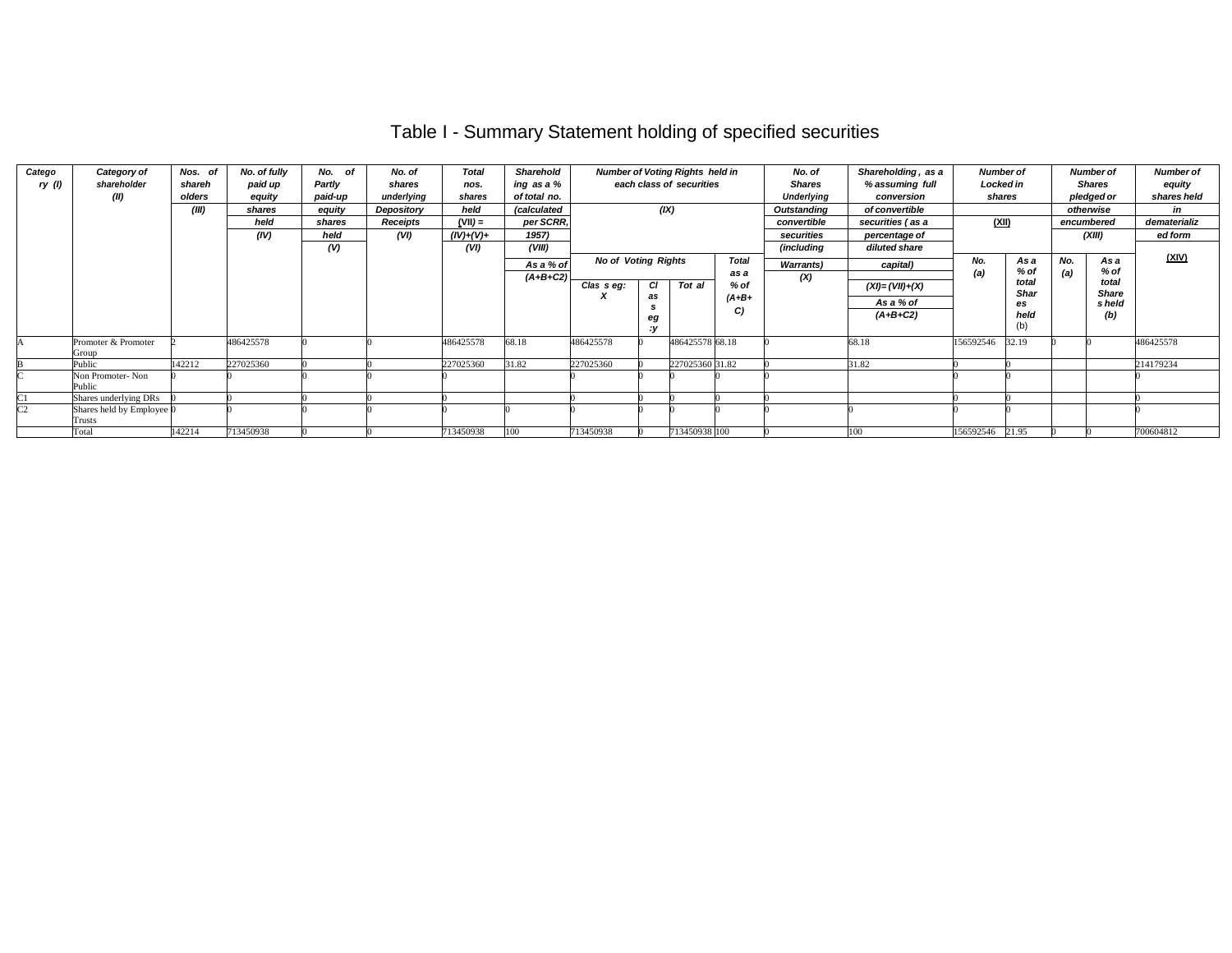| <b>Category &amp; Name</b>                   | PAN         | No. of | No. of    | Partly  | Nos. of         | <b>Total</b>  | Sharehol   |                  |                            | <b>Number of Voting Rights held in</b> |              | No. of             | Shareholdin      | <b>Number of</b> |           |     | <b>Number of</b> | <b>Number of</b> |
|----------------------------------------------|-------------|--------|-----------|---------|-----------------|---------------|------------|------------------|----------------------------|----------------------------------------|--------------|--------------------|------------------|------------------|-----------|-----|------------------|------------------|
| of the                                       | (II)        | shareh | fully     | paid-up | shares          | nos.          | ding %     |                  | each class of securities   |                                        |              | <b>Shares</b>      | $q$ , as a $%$   | Locked in        |           |     | <b>Shares</b>    | equity           |
| <b>Shareholders</b>                          |             | older  | paid      | equity  | underlying      | shares        | calculate  |                  |                            | (IX)                                   |              | <b>Underlying</b>  | assuming         | shares           |           |     | pledged or       | shares held      |
| $\omega$                                     |             | (III)  | up        | shares  | Depository      | held          | d as per   |                  |                            |                                        |              | <b>Outstanding</b> | full             | (XII)            |           |     | otherwise        | in               |
|                                              |             |        | equity    | held    | <b>Receipts</b> | $(VII =$      | SCRR.      |                  |                            |                                        |              | convertible        | conversion       |                  |           |     | encumbered       | dematerializ     |
|                                              |             |        | share     | (V)     | (VI)            | $IV + V + VI$ | 1957       |                  |                            |                                        |              | securities         | of               |                  |           |     | (XIII)           | ed form          |
|                                              |             |        | s held    |         |                 |               |            |                  | <b>No of Voting Rights</b> |                                        | <b>Total</b> | (including         | convertible      | No.              | As a      | No. | As a             | (XIV)            |
|                                              |             |        | (IV)      |         |                 |               | As a % of  |                  |                            |                                        | as a         | <b>Warrants</b> )  | securities       | (a)              | %         | (a) | $%$ of           |                  |
|                                              |             |        |           |         |                 |               | $(A+B+C2)$ |                  |                            |                                        | % of         | (X)                | as a             |                  | of        |     | total            |                  |
|                                              |             |        |           |         |                 |               | (VIII)     |                  |                            |                                        | <b>Total</b> |                    | percentage       |                  | tot       |     | share            |                  |
|                                              |             |        |           |         |                 |               |            | Class            | Class                      | Tot al                                 | Votin        |                    | of diluted       |                  | al        |     | s held           |                  |
|                                              |             |        |           |         |                 |               |            | $\boldsymbol{x}$ | Y                          |                                        |              |                    | share            |                  | Sh        |     | (b)              |                  |
|                                              |             |        |           |         |                 |               |            |                  |                            |                                        | g<br>right   |                    | capital)         |                  | ar        |     |                  |                  |
|                                              |             |        |           |         |                 |               |            |                  |                            |                                        | $\mathbf{s}$ |                    | $(XI) =$         |                  | es<br>hel |     |                  |                  |
|                                              |             |        |           |         |                 |               |            |                  |                            |                                        |              |                    |                  |                  | d         |     |                  |                  |
|                                              |             |        |           |         |                 |               |            |                  |                            |                                        |              |                    | $(VII)+(X)$ as a |                  | (b)       |     |                  |                  |
|                                              |             |        |           |         |                 |               |            |                  |                            |                                        |              |                    | % of             |                  |           |     |                  |                  |
|                                              |             |        |           |         |                 |               |            |                  |                            |                                        |              |                    | $A+B+C2$         |                  |           |     |                  |                  |
| Indian                                       |             |        |           |         |                 |               |            |                  |                            |                                        |              |                    |                  |                  |           |     |                  |                  |
| Individuals/Hindu undivided                  |             |        |           |         |                 |               |            |                  |                            |                                        |              |                    |                  |                  |           |     |                  |                  |
| Family                                       |             |        |           |         |                 |               |            |                  |                            |                                        |              |                    |                  |                  |           |     |                  |                  |
| Central Government/ State                    |             |        | 486425578 |         |                 | 486425578     | 68.18      | 486425578        |                            | 486425578                              | 68.18        |                    | 68.18            | 156592546        | 32.19     |     |                  | 486425578        |
| Government(s)                                |             |        |           |         |                 |               |            |                  |                            |                                        |              |                    |                  |                  |           |     |                  |                  |
| <b>CHIEF SECRETARY</b>                       | ZZZZZ9999Z1 |        | 459004701 |         |                 | 459004701     | 64.34      | 459004701        |                            | 459004701                              | 64.34        |                    | 64.34            | 147760726        | 32.19     |     |                  | 459004701        |
| JAMMU AND KASHMIR                            |             |        |           |         |                 |               |            |                  |                            |                                        |              |                    |                  |                  |           |     |                  |                  |
| <b>GOVT</b>                                  |             |        |           |         |                 |               |            |                  |                            |                                        |              |                    |                  |                  |           |     |                  |                  |
| <b>SECRETARY FINANCE</b><br>DEPARTMENT JAMMU | ZZZZZ9999Z  |        | 27420877  |         |                 | 27420877      | 3.84       | 27420877         |                            | 27420877                               | 3.84         |                    | 3.84             | 8831820          | 32.21     |     |                  | 27420877         |
| AND KASHMIR GOVT                             |             |        |           |         |                 |               |            |                  |                            |                                        |              |                    |                  |                  |           |     |                  |                  |
| <b>Financial Institutions/Banks</b>          |             |        |           |         |                 |               |            |                  |                            |                                        |              |                    |                  |                  |           |     |                  |                  |
| Any Other (specify)                          |             |        |           |         |                 |               |            |                  |                            |                                        |              |                    |                  |                  |           |     |                  |                  |
| Sub-Total $(A)(1)$                           |             |        | 486425578 |         |                 | 486425578     | 68.18      | 486425578        |                            | 486425578                              | 68.18        |                    | 68.18            | 156592546        | 32.19     |     |                  | 486425578        |
| Foreign                                      |             |        |           |         |                 |               |            |                  |                            |                                        |              |                    |                  |                  |           |     |                  |                  |
| Individuals (Non-Resident                    |             |        |           |         |                 |               |            |                  |                            |                                        |              |                    |                  |                  |           |     |                  |                  |
| Individuals/Foreign                          |             |        |           |         |                 |               |            |                  |                            |                                        |              |                    |                  |                  |           |     |                  |                  |
| Individuals)                                 |             |        |           |         |                 |               |            |                  |                            |                                        |              |                    |                  |                  |           |     |                  |                  |
| Government                                   |             |        |           |         |                 |               |            |                  |                            |                                        |              |                    |                  |                  |           |     |                  |                  |
| Institutions                                 |             |        |           |         |                 |               |            |                  |                            |                                        |              |                    |                  |                  |           |     |                  |                  |
| Foreign Portfolio Investor                   |             |        |           |         |                 |               |            |                  |                            |                                        |              |                    |                  |                  |           |     |                  |                  |
| Any Other (specify)                          |             |        |           |         |                 |               |            |                  |                            |                                        |              |                    |                  |                  |           |     |                  |                  |
| Sub-Total $(A)(2)$                           |             |        |           |         |                 |               |            |                  |                            |                                        |              |                    |                  |                  |           |     |                  |                  |
| <b>Total Shareholding of</b>                 |             |        | 486425578 |         |                 | 486425578     | 68.18      | 486425578        |                            | 486425578                              | 68.18        |                    | 68.18            | 156592546        | 32.19     |     |                  | 486425578        |
| Promoter and Promoter                        |             |        |           |         |                 |               |            |                  |                            |                                        |              |                    |                  |                  |           |     |                  |                  |
| Group $(A)=(A)(1)+(A)(2)$                    |             |        |           |         |                 |               |            |                  |                            |                                        |              |                    |                  |                  |           |     |                  |                  |

## Table II - Statement showing shareholding pattern of the Promoter and Promoter Group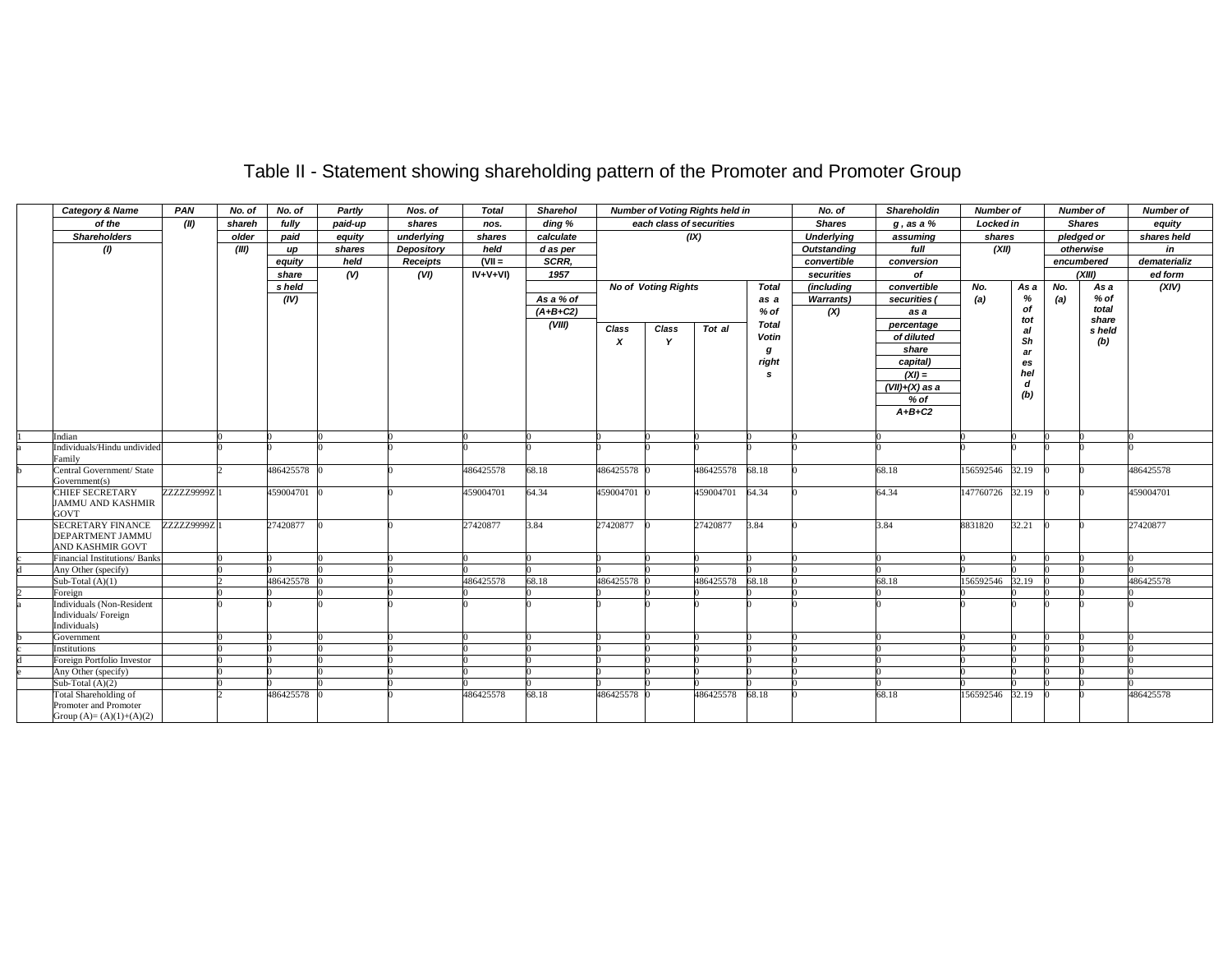## Table III - Statement showing shareholding pattern of the Public shareholder

| Category & Name of<br>the Shareholders<br>(1)                                | <b>PAN</b><br>(II) | Nos. of<br>shareh<br>older<br>(III) | No. of<br>fully<br>paid<br>up<br>equity<br>share<br>s held | Partly<br>paid-up<br>equity<br>shares<br>held $(V)$ | Nos. of<br>shares<br>underlying<br>Depository<br>Receipts<br>(VI) | <b>Total</b><br>nos.<br>shares<br>held<br>$VII =$<br>$IV + V + VI$ | Sharehol<br>ding %<br>calculate<br>d as per<br>SCRR.<br>1957<br>As a % of |                           |                                          | Number of Voting Rights held in each<br>class of securities<br>(IX) |                                                                            | No. of Shares<br><b>Underlying</b><br><b>Outstanding</b><br>convertible<br>securities<br>(including<br>Warrants) (X) | <b>Total</b><br>shareholdin g<br>. as a %<br>assuming full<br>conversion<br>of convertible<br>securities (as | <b>Number of</b><br>Locked in | shares (XII)                                       |                                                          | <b>Number of</b><br><b>Shares</b><br>pledged or<br>otherwise<br>encumbered<br>(XIII) | <b>Number of</b><br>equity shares<br>held in<br>dematerializ<br>ed form (XIV) |
|------------------------------------------------------------------------------|--------------------|-------------------------------------|------------------------------------------------------------|-----------------------------------------------------|-------------------------------------------------------------------|--------------------------------------------------------------------|---------------------------------------------------------------------------|---------------------------|------------------------------------------|---------------------------------------------------------------------|----------------------------------------------------------------------------|----------------------------------------------------------------------------------------------------------------------|--------------------------------------------------------------------------------------------------------------|-------------------------------|----------------------------------------------------|----------------------------------------------------------|--------------------------------------------------------------------------------------|-------------------------------------------------------------------------------|
|                                                                              |                    |                                     | (IV)                                                       |                                                     |                                                                   |                                                                    | $(A+B+C2)$<br>VIII                                                        | Class<br>$\boldsymbol{x}$ | <b>No of Voting Rights</b><br>Class<br>Y | Tot al                                                              | Total<br>as a<br>$%$ of<br><b>Total</b><br>Votin<br>g<br>right<br><b>s</b> |                                                                                                                      | a percentage<br>of diluted<br>share capital)<br>(XI)                                                         | No.<br>(a)                    | As a<br>% of<br>total<br>Shar<br>es<br>held<br>(b) | No.<br>(No<br>t ap<br>pli<br>ca<br>ble<br>$\cdot$<br>(a) | As a<br>$%$ of<br>total<br>share<br>s held<br>(Not<br>applic<br>able)<br>(b)         |                                                                               |
| nstitutions                                                                  |                    |                                     |                                                            |                                                     |                                                                   |                                                                    |                                                                           |                           |                                          |                                                                     |                                                                            |                                                                                                                      |                                                                                                              |                               |                                                    |                                                          |                                                                                      |                                                                               |
| Mutual Funds/                                                                |                    |                                     | 349624                                                     |                                                     |                                                                   | 1349624                                                            | 0.19                                                                      | 1349624                   |                                          | 1349624                                                             | 0.19                                                                       |                                                                                                                      | 0.19                                                                                                         |                               |                                                    |                                                          |                                                                                      | 1349624                                                                       |
| /enture Capital Funds                                                        |                    |                                     |                                                            |                                                     |                                                                   |                                                                    |                                                                           |                           |                                          |                                                                     |                                                                            |                                                                                                                      |                                                                                                              |                               |                                                    |                                                          |                                                                                      |                                                                               |
| Alternate Investment Funds                                                   |                    |                                     |                                                            |                                                     |                                                                   |                                                                    |                                                                           |                           |                                          |                                                                     |                                                                            |                                                                                                                      |                                                                                                              |                               |                                                    |                                                          |                                                                                      |                                                                               |
| oreign Venture Capital                                                       |                    |                                     |                                                            |                                                     |                                                                   |                                                                    |                                                                           |                           |                                          |                                                                     |                                                                            |                                                                                                                      |                                                                                                              |                               |                                                    |                                                          |                                                                                      |                                                                               |
| nvestors                                                                     |                    |                                     |                                                            |                                                     |                                                                   |                                                                    |                                                                           |                           |                                          |                                                                     |                                                                            |                                                                                                                      |                                                                                                              |                               |                                                    |                                                          |                                                                                      |                                                                               |
| oreign Portfolio Investors                                                   |                    |                                     | 25593133                                                   |                                                     |                                                                   | 25593133                                                           | 3.59                                                                      | 25593133                  |                                          | 25593133                                                            | 3.59                                                                       |                                                                                                                      | 3.59                                                                                                         |                               |                                                    |                                                          |                                                                                      | 25593133                                                                      |
| AST BRIDGE CAPITAL AAECE881<br><b>AASTER FUND I LTD</b>                      | 4F                 |                                     | 0243362                                                    |                                                     |                                                                   | 10243362                                                           | .44                                                                       | 10243362                  |                                          | 10243362                                                            | .44                                                                        |                                                                                                                      | 1.44                                                                                                         |                               |                                                    |                                                          |                                                                                      | 0243362                                                                       |
| inancial Institutions/ Banks                                                 |                    |                                     | 200                                                        |                                                     |                                                                   | 200                                                                |                                                                           | 200                       |                                          | 200                                                                 |                                                                            |                                                                                                                      |                                                                                                              |                               |                                                    |                                                          |                                                                                      | 200                                                                           |
| nsurance Companies                                                           |                    |                                     |                                                            |                                                     |                                                                   |                                                                    |                                                                           |                           |                                          |                                                                     |                                                                            |                                                                                                                      |                                                                                                              |                               |                                                    |                                                          |                                                                                      |                                                                               |
| Provident Funds/ Pension                                                     |                    |                                     |                                                            |                                                     |                                                                   |                                                                    |                                                                           |                           |                                          |                                                                     |                                                                            |                                                                                                                      |                                                                                                              |                               |                                                    |                                                          |                                                                                      |                                                                               |
| unds:                                                                        |                    |                                     |                                                            |                                                     |                                                                   |                                                                    |                                                                           |                           |                                          |                                                                     |                                                                            |                                                                                                                      |                                                                                                              |                               |                                                    |                                                          |                                                                                      |                                                                               |
| Any Other (specify)                                                          |                    |                                     |                                                            |                                                     |                                                                   |                                                                    |                                                                           |                           |                                          |                                                                     |                                                                            |                                                                                                                      |                                                                                                              |                               |                                                    |                                                          |                                                                                      |                                                                               |
| Sub-Total $(B)(1)$                                                           |                    | 44                                  | 26942957                                                   |                                                     |                                                                   | 26942957                                                           | 3.78                                                                      | 26942957                  |                                          | 26942957                                                            | 3.78                                                                       |                                                                                                                      | 3.78                                                                                                         |                               |                                                    |                                                          |                                                                                      | 26942957                                                                      |
| Central Government/ State                                                    |                    |                                     |                                                            |                                                     |                                                                   |                                                                    |                                                                           |                           |                                          |                                                                     |                                                                            |                                                                                                                      |                                                                                                              |                               |                                                    |                                                          |                                                                                      |                                                                               |
| Government(s)/ President of<br>ndia                                          |                    |                                     |                                                            |                                                     |                                                                   |                                                                    |                                                                           |                           |                                          |                                                                     |                                                                            |                                                                                                                      |                                                                                                              |                               |                                                    |                                                          |                                                                                      |                                                                               |
| $Sub-Total (B)(2)$                                                           |                    |                                     |                                                            |                                                     |                                                                   |                                                                    |                                                                           |                           |                                          |                                                                     |                                                                            |                                                                                                                      |                                                                                                              |                               |                                                    |                                                          |                                                                                      |                                                                               |
| <b>Non-institutions</b>                                                      |                    |                                     |                                                            |                                                     |                                                                   |                                                                    |                                                                           |                           |                                          |                                                                     |                                                                            |                                                                                                                      |                                                                                                              |                               |                                                    |                                                          |                                                                                      |                                                                               |
| ndividuals -                                                                 |                    | 140402                              | 158197542                                                  |                                                     |                                                                   | 58197542                                                           | 22.17                                                                     | 158197542                 |                                          | 58197542                                                            | 22.17                                                                      |                                                                                                                      | 22.17                                                                                                        |                               |                                                    |                                                          |                                                                                      | 45510356                                                                      |
| ndividual shareholders<br>nolding nominal share<br>apital up to Rs. 2 lakhs. |                    | 140380                              | 141140221                                                  |                                                     |                                                                   | 141140221                                                          | 19.78                                                                     | 141140221                 |                                          | 141140221                                                           | 19.78                                                                      |                                                                                                                      | 19.78                                                                                                        |                               |                                                    |                                                          |                                                                                      | 28453035                                                                      |
| ndividual shareholders<br>holding nominal share<br>apital in excess of Rs. 2 |                    | $22^{1}$                            | 17057321                                                   |                                                     |                                                                   | 7057321                                                            | 2.39                                                                      | 17057321                  |                                          | 7057321                                                             | 2.39                                                                       |                                                                                                                      | 2.39                                                                                                         |                               |                                                    |                                                          |                                                                                      | 7057321                                                                       |
| ikhs.<br>NBFCs registered with RBI                                           |                    |                                     | 1750                                                       |                                                     |                                                                   | 1750                                                               |                                                                           | 1750                      |                                          | 1750                                                                |                                                                            |                                                                                                                      |                                                                                                              |                               |                                                    |                                                          |                                                                                      | 1750                                                                          |
| mployee Trusts                                                               |                    |                                     |                                                            |                                                     |                                                                   |                                                                    |                                                                           |                           |                                          |                                                                     |                                                                            |                                                                                                                      |                                                                                                              |                               |                                                    |                                                          |                                                                                      |                                                                               |
| Overseas Depositories<br>holding DRs) (balancing<br>igure)                   |                    |                                     |                                                            |                                                     |                                                                   |                                                                    |                                                                           |                           |                                          |                                                                     |                                                                            |                                                                                                                      |                                                                                                              |                               |                                                    |                                                          |                                                                                      |                                                                               |
| Any Other (specify)                                                          |                    | 1765                                | 41883111                                                   |                                                     |                                                                   | 41883111                                                           | 5.87                                                                      | 41883111                  |                                          | 11883111                                                            | 5.87                                                                       |                                                                                                                      | 5.87                                                                                                         |                               |                                                    |                                                          |                                                                                      | 41724171                                                                      |
| <b>Bodies Corporate</b>                                                      |                    | 438                                 | 15851376                                                   |                                                     |                                                                   | 15851376                                                           | 2.22                                                                      | 15851376                  |                                          | 15851376                                                            | 2.22                                                                       |                                                                                                                      | 2.22                                                                                                         |                               |                                                    |                                                          |                                                                                      | 15702436                                                                      |
| <b>Clearing Members</b>                                                      |                    | 126                                 | 2017566                                                    |                                                     |                                                                   | 2017566                                                            | 0.28                                                                      | 2017566                   |                                          | 2017566                                                             | 0.28                                                                       |                                                                                                                      | 0.28                                                                                                         |                               |                                                    |                                                          |                                                                                      | 2017566                                                                       |
| <b>EPF</b>                                                                   |                    |                                     | 760612                                                     |                                                     |                                                                   | 760612                                                             | 0.11                                                                      | 760612                    |                                          | 760612                                                              | 0.11                                                                       |                                                                                                                      | 0.11                                                                                                         |                               |                                                    |                                                          |                                                                                      | 760612                                                                        |
| Non-Resident Indian (NRI)                                                    |                    | 813                                 | 5550846                                                    |                                                     |                                                                   | 5550846                                                            | 0.92                                                                      | 6550846                   |                                          | 5550846                                                             | 0.92                                                                       |                                                                                                                      | 0.92                                                                                                         |                               |                                                    |                                                          |                                                                                      | 5540846                                                                       |
| <b>Others</b>                                                                |                    |                                     | 15374694                                                   |                                                     |                                                                   | 15374694                                                           | 2.15                                                                      | 15374694                  |                                          | 15374694                                                            | 2.15                                                                       |                                                                                                                      | 2.15                                                                                                         |                               |                                                    |                                                          |                                                                                      | 15374694                                                                      |
| <b>Others</b>                                                                |                    | 378                                 | 1171682                                                    |                                                     |                                                                   | 1171682                                                            | 0.16                                                                      | 1171682                   |                                          | 1171682                                                             | 0.16                                                                       |                                                                                                                      | 0.16                                                                                                         |                               |                                                    |                                                          |                                                                                      | 1171682                                                                       |
| <b>IFE INSURANCE</b><br>CORPORATION OF<br>NDIA                               | AAACL058<br>2H     |                                     | 15374694                                                   |                                                     |                                                                   | 15374694                                                           | 2.15                                                                      | 15374694                  |                                          | 15374694                                                            | 2.15                                                                       |                                                                                                                      | 2.15                                                                                                         |                               |                                                    |                                                          |                                                                                      | 15374694                                                                      |
| rusts                                                                        |                    |                                     | 156335                                                     |                                                     |                                                                   | 156335                                                             | 0.02                                                                      | 156335                    |                                          | 156335                                                              | 0.02                                                                       |                                                                                                                      | 0.02                                                                                                         |                               |                                                    |                                                          |                                                                                      | 156335                                                                        |
| $Sub-Total(B)(3)$                                                            |                    | 42168                               | 00082403                                                   |                                                     |                                                                   | :00082403                                                          | 28.04                                                                     | 200082403                 |                                          | 200082403                                                           | 28.04                                                                      |                                                                                                                      | 28.04                                                                                                        |                               |                                                    |                                                          |                                                                                      | 87236277                                                                      |
| <b>Total Public Shareholding</b><br>$(B)=(B)(1)+(B)(2)+(B)(3)$               |                    | 142212                              | 227025360                                                  |                                                     |                                                                   | 227025360                                                          | 31.82                                                                     | 227025360                 |                                          | 227025360                                                           | 31.82                                                                      |                                                                                                                      | 31.82                                                                                                        |                               |                                                    |                                                          |                                                                                      | 214179234                                                                     |